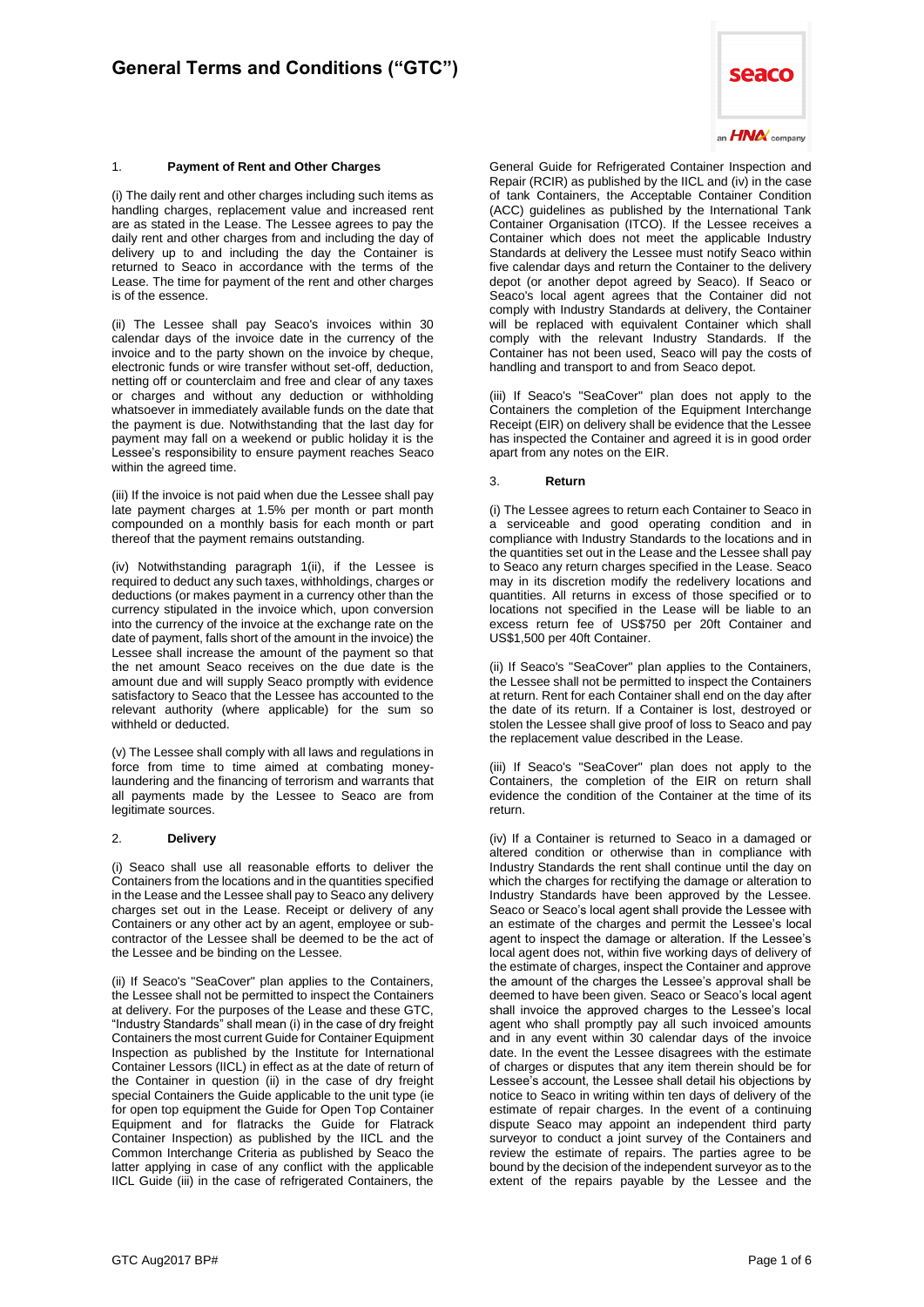

reasonable costs thereof, and to share equally the costs of any survey.

(v) Seaco or Seaco's local agent shall in its reasonable discretion decide whether a Container is so badly damaged that it cannot be repaired. If a Container is damaged or altered and Seaco determines that it cannot be repaired, or if it is destroyed, lost or stolen, the Lessee shall give proof of loss to Seaco and pay the replacement value specified in the Lease. In the event the Lessee disagrees with Seaco's determination, the Lessee shall detail his objections by notice to Seaco in writing within ten days of delivery of proof of loss. In the event of a continuing dispute Seaco may appoint an independent third party surveyor to conduct a joint survey of the damaged Container and the parties agree to be bound by the decision of the independent surveyor as to whether it is a constructive total loss by reference to Industry Standard, and to share equally the costs of any survey.

# 4. **Non Return**

If any Container is not returned to Seaco under the provisions for return after termination of the Lease, the rent payable immediately after termination of the Lease shall be the higher of (i) the post Build Down rent set out in the Lease (or, if no such post Build Down rent is specified, 1.5 times the rent last in effect) or (ii) the then prevailing market rent for the equipment type if leased for less than 12 months. The new rate shall be payable until the Container is returned. After 30 days' notice to the Lessee Seaco may treat any such Container as lost and the Lessee shall immediately pay the replacement value specified in the Lease. The Lessee shall continue to pay the new rent as above until the replacement value is paid in full.

# 5. **Use and Compliance with Laws**

(i) The Lessee shall at its expense comply with all conventions, laws, codes and regulations in force from time to time, including, but not limited to, provisions regarding fraud, money laundering and terrorism, in every jurisdiction in which the Containers may be used or operated and to which the Lessee, Seaco or the Containers may be subject, and with all rules of any legislative, executive, administrative or judicial body exercising any power or jurisdiction over the Containers and shall pay all duties and other charges which affect the Lease or the Containers. The Lessee shall comply with all customs laws and regulations and pay all duties and other charges when using the Containers in domestic business in any country. The Lessee agrees at its own expense to use, maintain and operate each Container in full compliance with all such laws, regulations, requirements and rules so long as it is subject to the Lease. If any laws, regulations, requirements or rules require the modification of the Containers or any part thereof in order to comply with such laws, regulations, requirements and rules, the Lessee agrees to make such modifications, additions and replacements at its own expense. The Lessee shall further comply with all laws and regulations regarding sanctions and prohibitions imposed by any State, Supranational or International Governmental Organisation, warrants and guarantees to maintain processes that ensure compliance with all such laws and regulations and to keep records of the same available for Seaco on Seaco's first demand and warrants and guarantees that it will not expose Seaco in any way howsoever, directly or indirectly, to the risk of being or becoming subject to any sanction, prohibition or adverse action in any form whatsoever by any State, Supranational or International Governmental Organisation.

(ii) The Lessee shall comply with the requirements of the Customs Convention on International Transport of Goods Under Cover of TIR Carnets (Geneva, January 15, 1959)**,**  the Customs Convention on Containers, 1956 and 1972, the Safety of Life at Sea Convention (particularly with respect to verified declared weight effective as of 1 July 2016) (in each case as from time to time amended or re-enacted) and other conventions or regulations applicable or pertaining to the carriage of hazardous cargos.

(iii) All Containers delivered from Seaco's depots and manufacturers shall comply with the regulations of the Convention for Safe Containers (CSC) of 1972 (as from time to time amended or re-enacted). As permitted by the CSC, Seaco operates an Approved Continuous Examination Programme (ACEP) which requires that Containers are examined at intervals of not more than thirty (30) months from manufacture. The Lessee shall be responsible for the compliance of Containers on lease and for any Containers taken on lease by Direct Interchange. While on lease the Lessee shall ensure that the Containers are safe and fit for the purpose intended.

(iv) The Lessee will not, without Seaco's prior written consent, use any of the Containers for storage or transportation of corrosive substances, hazardous materials, hazardous wastes, high density poorly secured materials, bulk commodities which may corrode, oxidise, severely dent, puncture, contaminate, strain or damage the interior and/or exterior of any of the Containers or could result in injury or damage to third parties or subsequent users of the Containers or make any other use of the Containers which could result in such injury or damage.

# 6. **General Conditions**

(i) Seaco shall endeavour to deliver the Containers by the dates agreed for delivery but it is agreed that the Lessee shall not be entitled to terminate the Lease by reason of Seaco's failure to deliver by the agreed dates and Seaco shall not be liable for any losses, damages, loss of profits or any form of consequential loss caused to the Lessee by late delivery of or defects in any of the Containers.

(ii) Except as provided in sub-paragraph 7 (ii) below, title to the Containers shall remain with Seaco (or other owners where the Containers are managed by Seaco) and the Lessee shall acquire no title to the Containers by virtue of paying rents, costs of transportation or repairs, registration or licensing fees, taxes (property excise or any other governmental fees or charges) or any other expenses or charges related to or assessed against the Containers or their operation during the term of the Lease. Subject to the provisions of this Lease being observed, the Lessee shall have quiet possession of the Containers.

(iii) The Lessee shall be responsible and liable for, and shall indemnify and hold Seaco harmless against:

(a) any failure of the Lessee to comply with the provisions of the Lease or any warranty or guarantee in connection therewith;

(b) any claim for loss, damage, contribution or injury (including personal injury or death, property damage, general average contribution and insurance claims) arising out of the use, possession or ownership of any Container; and

(c) any forfeiture, seizure, or impounding of, or charge or lien on, any Container.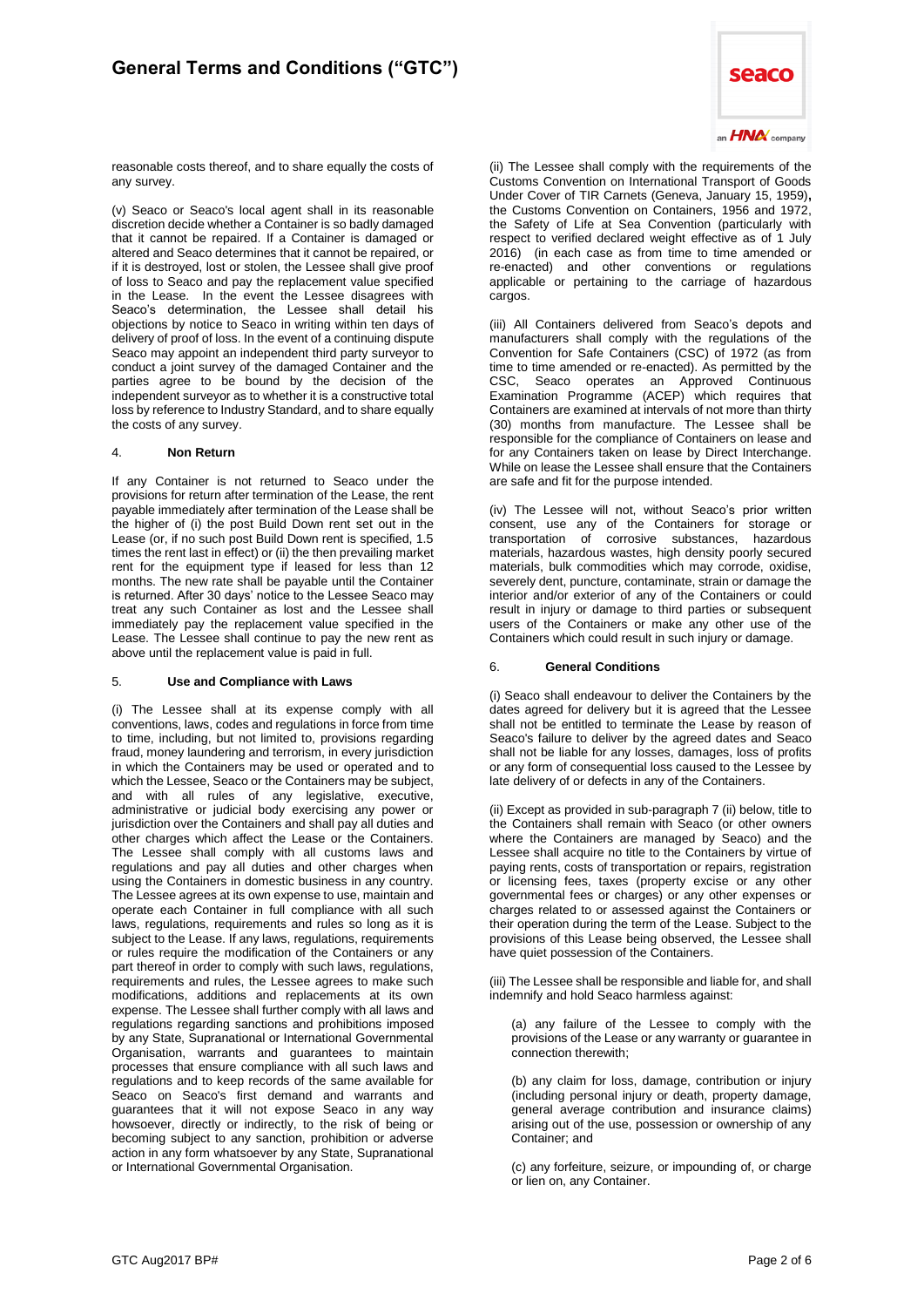

(v) Unless sublet to Seaco, the Containers shall have Seaco's serial numbers and other identifying marks affixed thereto, which shall not be obliterated, altered, concealed or otherwise changed or hidden from view by the Lessee so as to prevent or block access to such numbers or marks without prior written agreement from Seaco. The Lessee has the option to have its own company logo applied on the Containers provided that same is to be removed and Seaco's livery restored for the Lessee's account (unless the Containers are sublet to Seaco)prior to redelivery of the Containers.

(vi) The Lessee shall, upon request, provide to Seaco a detailed listing of Seaco's containers by location. The Lessee shall furnish such information within seven calendar days of such a request.

(vii) The Lessee undertakes to provide Seaco with annual audited financial statements and any other financial information on request by Seaco.

# 7. **Maintenance, Damage, Loss and Destruction of Containers**

(i) The Lessee shall at its own expense maintain the Containers in a serviceable and good operating condition, repair and working order and make all necessary replacements of parts using parts and workmanship equal to the original condition of the Containers. The Lessee shall be liable for all damage to and loss of any Container until it is returned to Seaco in a serviceable and good operating condition. The Lessee shall be liable for all costs and losses to Seaco arising out of the Lessee's failure to make repairs, or to replace parts necessary to maintain the Containers in a serviceable and good operating condition. The Lessee shall indemnify and hold Seaco harmless in respect of any costs or losses incurred by Seaco arising out of contamination of the Containers, including without limitation the cost of disposal of all or part of any contaminated Container, packing material or cargo.

(ii) The Lessee shall notify Seaco in writing as soon as possible if any Container is damaged beyond repair, lost or destroyed, which notification shall include a detailed description of the damage, destruction or loss. Seaco will determine in its sole judgment whether the Container is damaged beyond repair, lost or destroyed or whether the Lessee can make good, repair or recover the Container in a serviceable and good operating condition. In the event Seaco determines that the Container is damaged beyond repair, lost or destroyed, the Lessee shall pay to Seaco within 30 calendar days of Seaco's invoice for the replacement value of the Container specified in the Lease whereupon title in the Container shall pass to the Lessee. The daily rental shall continue to be charged until the replacement value is paid to Seaco.

(iii) At any reasonable time and from time to time, the Lessee shall permit Seaco or its authorised representative



to inspect any or all of the Containers and shall make the Containers available to Seaco at any such address as may be mutually agreed.

# 8. **Insurance**

(i) The Lessee shall, at its sole cost and expense, procure and maintain in full force and effect (with insurers acceptable to Seaco) the following insurances:

- Insurance to cover physical loss or damage for an amount not less than the replacement value for each and every one of the Containers until redelivered to Seaco in accordance with the terms of the Lease;
- (b) Insurance to cover against claims made by third parties covering accidental bodily injury and/or property damage including property in the Container for which the Lessee may be held liable (said cover to include Seaco as an additional insured) for an amount not less than ten million U.S. Dollars (US\$10,000,000) in respect of each and every claim; and
- (c) Insurance to cover against potential costs or losses to Seaco arising out of the contamination of any of the Containers, including, without limitation, the cost of disposal of all or part of any contaminated Container.

(ii) The Lessee shall procure each of the foregoing insurances covering Seaco's interests.

(iii) Any and all deductibles under the terms of the foregoing insurances shall be for the Lessee's account.

(iv) Upon signing of the Lease and from time to time as requested by Seaco, the Lessee shall provide Seaco with a certificate of insurance or relevant endorsement(s) to evidence that the Containers and the risks are insured as required above.

(v) Should the Lessee fail to procure, maintain or provide evidence of any of the required insurances, or by act or omission invalidate any such insurance, the Lessee shall indemnify Seaco to the extent that Seaco suffers or incurs loss, damage, liability or expense as a consequence of such failure, act or omission. Further, Seaco shall be entitled to effect insurance on behalf of the Lessee and to recover immediately all costs of such insurance from the Lessee.

# 9. **Taxes and Other Charges**

(i) The Lessee shall pay all taxes, charges, duties and fines arising out of or in connection with the use of the Containers during or in respect of the period from delivery until return to Seaco.

(ii) Seaco shall pay all taxes, charges, duties and fines arising out of or in connection with the ownership of the Containers during or in respect of the period from delivery until return to Seaco.

# 10. **Force Majeure**

Save in respect of any payment obligation under this Lease (which obligations are absolute) neither party shall be responsible for any failure to perform its obligations to the extent such failure is due to an act of god and could not reasonably have been anticipated.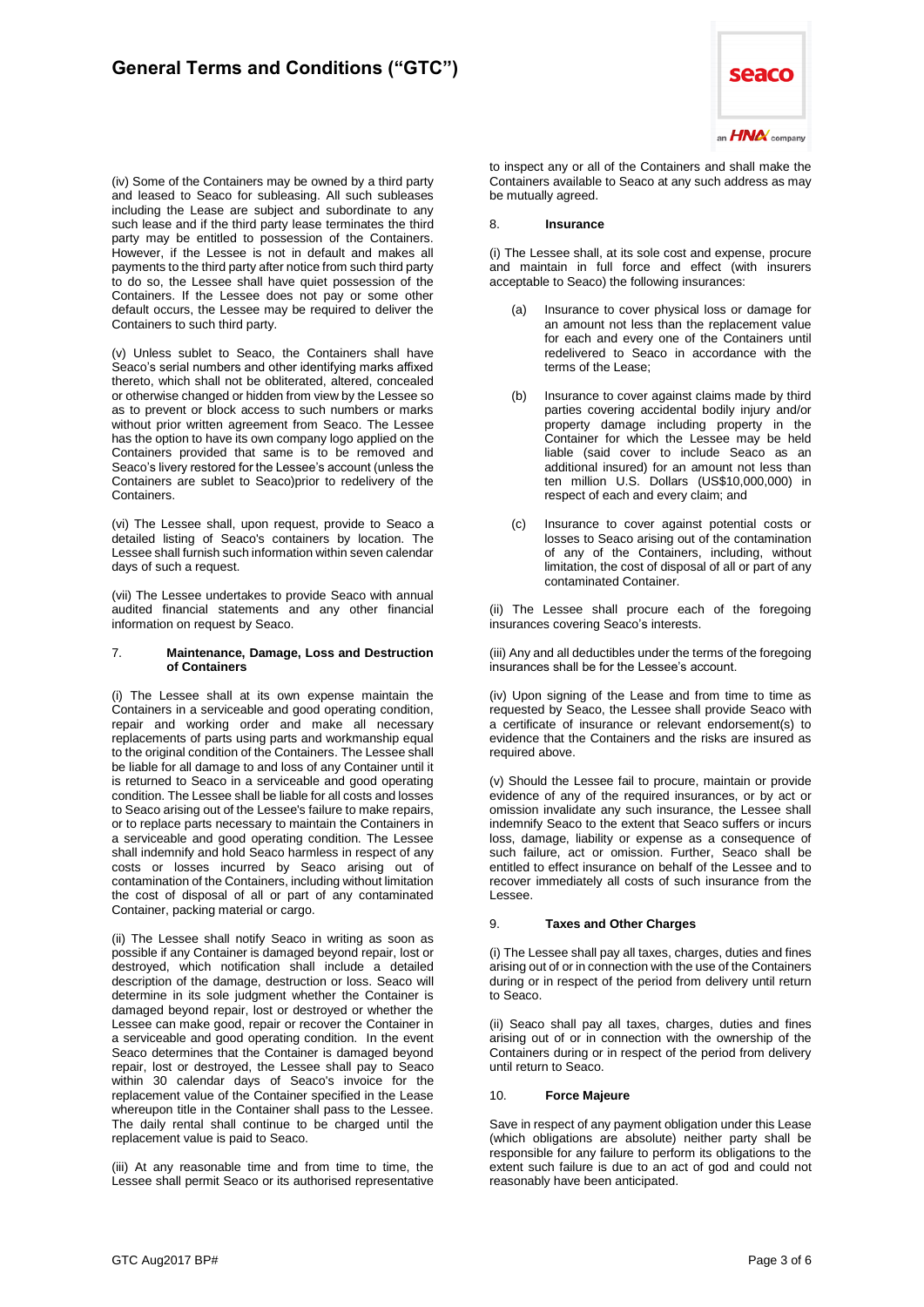#### 11. **Service of Process and Notices**

Service of any originating process or notice may be effected by courier, post, facsimile or email to the Lessee's address described in the first paragraph of the Lease or usual address or as designated in writing to the other party or in accordance with any appointment of Agent for Service form attached hereto. The parties hereby contract out of any statutory or legislative requirements (including Rules of Court, treaties etc) to provide versions of any documents, translated in a language other than English. Any requirements to translate foreign documents into English remain valid. Any originating process shall be deemed duly served five calendar days after despatch by post or courier to the Lessee's address for service, or in the case of service by facsimile or email on the day following the day of completion of transmission.

#### 12. **Default**

Each of the following events shall constitute a "Default":

(i) failure of the Lessee to pay any sum due hereunder when that sum becomes due;

(ii) failure of the Lessee to observe or perform any other obligation(s) hereunder or to observe or perform any payment, warranty, guarantee or other obligation whatsoever under any other lease or agreement between the Lessee and Seaco or any of its subsidiaries and affiliated entities;

(iii) the Lessee shall be dissolved or liquidated or cease doing business as a going concern, become insolvent, become the subject of any proceeding under any bankruptcy code or any similar law of any relevant nation, make an assignment for the benefit of creditors, admit in writing its inability to pay its debts as they become due, or a receiver, trustee or liquidator is appointed for the Lessee or for any part of the Lessee's assets;

(iv) the sale, transfer or disposal by the Lessee of substantially all of its assets, or the merger or consolidation of the Lessee with any other entity, or the acquisition by any person or group of persons acting in concert of direct or indirect ownership or control of 50% or more interest in, or voting rights conferred by, the share capital of the Lessee;

(v) the Lessee or any material portion of its assets shall be seized or nationalised by any governmental entity;

(vi) Seaco becomes aware of any fact which causes it reasonably to consider that the Lessee will be unable to pay any sum when due and/or to observe or perform any other obligation(s) under the Lease;

(vii) the occurrence of any of the events in sub-paragraphs (iii) to (vi) above in relation to any guarantor of the Lessee's obligations under the Lease or any other lease or agreement between the Lessee and Seaco or any of its subsidiaries and affiliated entities.

#### 13. **Remedies**

If a Default occurs, Seaco may, in its sole discretion, exercise any one or more of the following remedies without notice to or demand upon the Lessee:

(i) declare the Lease in default;

(ii) without releasing the Lessee from any obligations,



terminate the Lease in whole or in part;

(iii) demand and recover immediate payment from the Lessee of any amounts due under the Lease along with the entire unpaid balance of the rent for the remaining minimum term of the Lease and/or any rent reasonably assessed by Seaco to be due in the future;

(iv) take possession of any Container without demand or notice or any court order or legal process, and free of any claims of the Lessee;

(v) notify the Lessee that in its sole discretion Seaco considers any one or more Container(s) to be lost and the Lessee shall immediately pay the replacement value specified in the Lease of such Container(s);

(vi) inspect the books and records of the Lessee; and

(vii) exercise any remedy available under the applicable law.

Upon termination of the Lease following a Default, the Lessee shall immediately provide to Seaco a detailed listing of Seaco's containers by location and shall return the Containers at its own expense to Seaco as Seaco shall direct. If the Lessee fails promptly to return the Containers, but in any event not later than 30 calendar days after Seaco provides such directions to the Lessee, the Lessee shall pay to Seaco the replacement value specified in the Lease of such Containers. The Lessee shall continue to pay rent for the Containers until the earlier of the date when (a) the Containers are returned, or (b) the replacement value and other sums due under the Lease are paid. The Lessee shall also be obliged to pay to Seaco a dislocation charge of US\$ 750 per 20ft Container and US\$ 1,500 per 40ft Container to compensate Seaco for lost rent and administrative costs arising from the default. If Seaco retakes possession of any Container, Seaco is authorised to take possession of any property in, on or attached to such Container that is not Seaco's, without liability for its care or safekeeping, to be placed in storage at the Lessee's risk and expense. Termination of the Lease shall not relieve the Lessee of any obligations hereunder and the Lessee shall remain liable for damages and for all costs incurred on account of the Default, including reasonable legal fees and expenses. These remedies are cumulative and are in addition to any other remedies of Seaco. No delay or failure by Seaco to exercise any right or remedy shall impair such right or remedy, or be construed as a waiver of or acquiescence in any later Default.

# 14. **Maritime Lien**

The Containers shall only be used in connection with contracts for the international carriage of goods on ships. The Lessee hereby agrees that the Lease of the Containers constitutes the supply of Containers necessary for the operation of vessels owned, chartered or operated by the Lessee including in particular those named on any list of vessels attached hereto and that Seaco is entitled to a maritime lien against such vessels to secure the Lessee's obligations hereunder. The Lessee hereby grants to Seaco such lien and Seaco shall be entitled to enforce such lien on such vessels in any country where such vessels are found. The parties further agree that this Lease is a maritime contract. The Lessee undertakes and agrees:

(i) that on each occasion it takes delivery of a Container it does so as an authorised agent of and on behalf of a vessel or vessels and that any Container supplied by the Lessee to a vessel shall be deemed by the parties to have been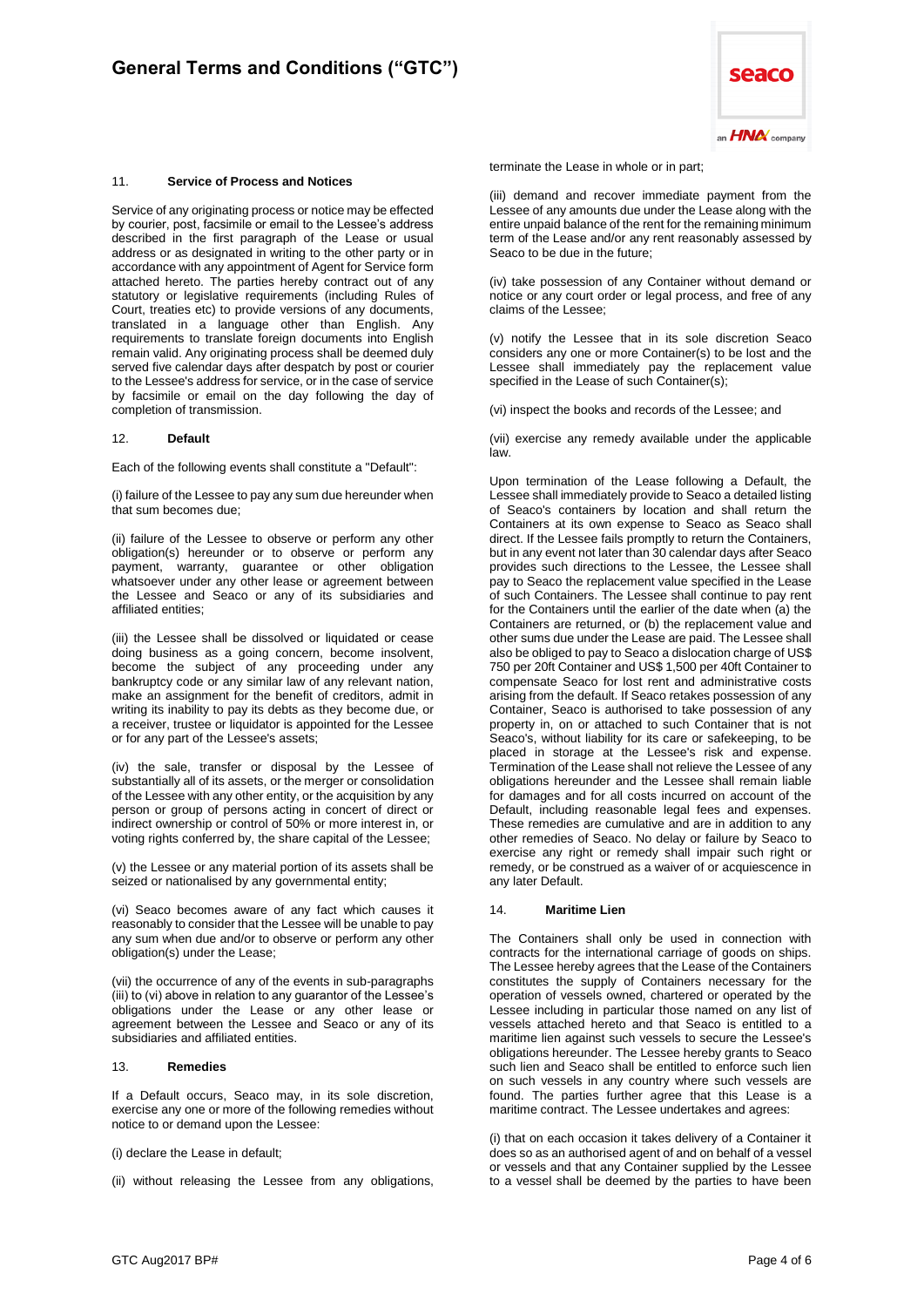

furnished specifically to such vessel;

(ii) that Seaco's right to a maritime lien provides a right to arrest under ss.20(2)(h) and 20(2)(m) of the Supreme Court Act 1981 and that the Admiralty court shall have jurisdiction over any such claim; and

(iii) not to dispute before any court Seaco's right to an in rem action or that an arrest falls within ss.20(2)(h) and 20(2)(m) of the Act, and/or within Admiralty jurisdiction.

#### 15. **Assignment**

Seaco may grant a security interest in the Lease or the Containers and may assign all or part of its rights, title or interest, including all or part of the rent due or to become due. The Lessee shall not assign, encumber or sublease any of the Containers or its rights or interests under the Lease nor permit any lien, encumbrance or security interest to exist against any of the Containers without Seaco's prior written consent.

#### 16. **Miscellaneous**

(i) If any of the provisions of the Lease shall be declared invalid or unenforceable all other provisions shall remain in full force and effect. The terms set out herein or in the Lease constitute the entire Agreement and cannot be changed or terminated orally.

(ii) Except where indicated otherwise, the term "Lease" shall be deemed to include these GTC, and, as applicable, the Short Term, Fixed Term, Long Term, Master or Variable Lease, or Finance Lease, or Sale Agreement and all schedules, addenda and appendices and the term "Seaco" shall include all affiliates and subsidiaries of Seaco SRL and Seaco America LLC.

(iii) All containers are leased as is. No condition or warranty has been or is given by Seaco in relation to any container, its description, quality or fitness for any particular purpose and all conditions and warranties in relation thereto whether express or implied, arising under statute or at common law, collateral thereto or otherwise, are hereby excluded. Seaco shall not be liable for any indirect, special, or consequential loss or damage (whether for loss of profit or otherwise), costs, expenses or other claim for compensation whatsoever which arise out of or in connection with the leasing of the containers or their use by the lessee.

(iv) To the extent that the Lessee may be entitled to claim for itself or its assets or revenues, sovereign immunity from suit or proceedings, from the jurisdiction of any court, or from execution of a judgement or the exercise of any remedies by Seaco, the Lessee hereby irrevocably waives such sovereign immunity (including without limitation any and all rights it may have under the US Foreign Sovereign Immunities Act of 1976, 28 U.S.C. 1602-1611, and any immunity the Lessee may possess from pre-judgement seizure, arrest or attachment) and accepts that the entry into and performance of the Lease is of a commercial nature.

(v) Notice in writing of any claim together with all supporting documentation shall be presented to Seaco within 90 days of a claim arising, failing which such claim shall be deemed waived and absolutely barred.

(vi) Seaco and the Lessee agree that this GTC shall replace and take precedence to any previously agreed General Terms and Conditions or General Terms of Trading (GTT), and these GTC shall (subject to any further updates of which the Lessee has notice) apply to all Leases whatsoever and howsoever from time to time made; for the avoidance of doubt this includes any Leases already in existence prior to these GTC, which are hereby amended to incorporate these GTC instead of any GTT or General Terms and Conditions previously incorporated.

# 17. **Law, Jurisdiction and Arbitration**

(i) The Lease and these GTC (including any noncontractual obligations arising out of or in connection with the same) shall be governed by and construed in accordance with English law as to all matters including, but not limited to, validity, construction and performance. The parties agree to submit to the non exclusive jurisdiction of the High Court of England in case of any dispute arising out of or in connection with the Lease, these GTC and/or any of the Containers. The provisions of this clause shall not preclude the bringing or institution of proceedings by Seaco in any other jurisdiction or in any way prejudice such proceedings.

(ii) Notwithstanding the foregoing, but without prejudice to either party's right to arrest or maintain the arrest of any property, either party may, by giving written notice to the other party, elect unilaterally to refer any dispute arising out of or in connection with the Lease, these GTC and/or any of the Containers to arbitration in London to be conducted in accordance with the English Arbitration Act 1996 or any statutory modification or re-enactment thereof for the time being in force at the time of commencement of arbitration, in which case the following provisions shall apply:

- (a) The arbitration shall be conducted in accordance with the London Maritime Arbitrators Association (LMAA) Terms current at the time when the arbitration proceedings are commenced.
- (b) The reference shall be to three arbitrators. A party wishing to refer a dispute to arbitration shall appoint its arbitrator and send notice of such appointment in writing to the other party requiring the other party to appoint its own arbitrator within seven calendar days of that notice and stating that it will appoint its arbitrator as sole arbitrator unless the other party appoints its own arbitrator and gives notice that it has done so within the seven days specified. If the other party does not appoint its own arbitrator and give notice that it has done so within the seven days specified, the party referring a dispute to arbitration may, without the requirement of any further prior notice to the other party, appoint its arbitrator as sole arbitrator and shall advise the other party accordingly. The award of a sole arbitrator shall be binding on both parties as if he had been appointed by agreement.
- (c) Notwithstanding that each Lease incorporating these GTC may be considered a separate contract, the parties agree to a single consolidated arbitration reference combining all disputes arising out of or in connection with the Leases made between them.
- (d) Nothing herein shall prevent the parties agreeing in writing to vary these provisions to provide for the appointment of a sole arbitrator.

(iii) It shall be a condition precedent to the right to elect to arbitrate under this clause that prior to such election neither party has already issued English High Court proceedings